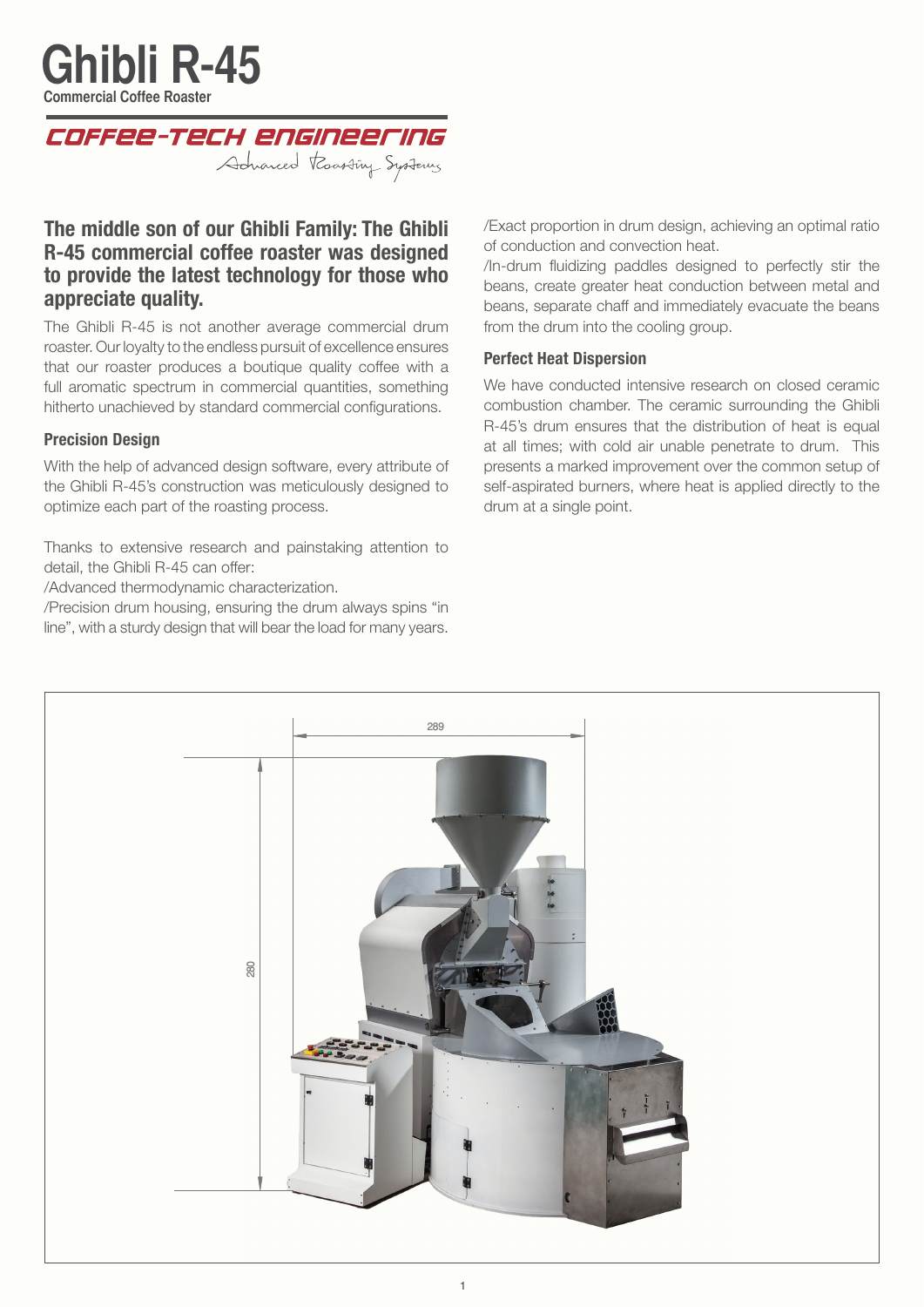## **Clean, Safe, and Efficient Heating System**

Coffee-Tech's entire Ghibli line features a highly efficient turbo gas burner.

This special roaster is equipped with a dual-stage modulated burner; providing wide range of settings able to maintain a constant heat. This clean heat source provides maximum gas burning efficiency with minimum levels of carbon monoxide emission. Safe, economical and stable, it features many parameters for control and calibration, all described in detail in our user manual.

## **Comprehensive Set of Features**

At Coffee-Tech Engineering, we pay special attention to the less obvious details, such as the compact, efficient structure of the roaster, batch cooling time, drum evacuation time, the size of the monitoring control lens and drum-gate, the addition of a lens in the green bean hopper and more. At the end of the cycle, the entire roasted batch is transferred to the cooling group in a matter of seconds. These features are often ignored but their impact is tangible in the finished brew. At Coffee-Tech Engineering, every setting and modification is tested in our laboratory to ensure we provide the best cup of coffee possible.

## **[Optional] Roasting Software**

Alongside the Ghibli R-45, we offer unique roasting software, PC operated, developed exclusively by Coffee-Tech Engineering, that completely automates the roasting process. The software enables the user to predefine and program personal roast profiles. By recording the desired heating curves, an endless number of roast profiles can be applied time and again with pinpoint accuracy.

The software analyzes the internal temperature at three distinct points, simultaneously managing the two-stage modulating burner. In addition, the software also controls the drum speed and airflow within the drum, allowing for complete control over the entire process.

## **Pneumatic Elevator for Green Beans:**

This machine is equipped with a floor mounted green beans elevator for easy loading. It can be controlled by the roasting software or manually from the control panel.





/Control panel

## **Pneumatic doors actuation:**

All doors on the Ghbili R45 feature pneumatic actuation, aided by air pistons and electro-valves and can be operated semi-automatically from the control panel or automatically by the software.

## **Control Panel:**

The Ghibli R-45 is equipped with a self-standing control panel, ergonomically designed for operation and easy maintenance. Control panel features an emergency stop switch, indicating lamps for the burner and afterburner, a USB port for computer connection, individual switches for all electric and pneumatic functions of the machine, including optional features such as De-stoner with its individual frequency inverter, along with all other optional features mentioned.

All electrical control components and motor protections are installed in this unit. This allows for very easy maintenance and service without the need to open the machine itself. In the event of a failure, the control board can be shipped separately for repair or exchange.

## **Cyclone Chaff Collector:**

This machines comes with a heavy gauge, galvanized, painted steel chaff collector that can be taken apart with basic tools for cleaning. Cleaning is a tedious but necessary procedure on any commercial roaster, but we make it safe and easy to do.

## **[Optional] Chaff Compacting Device:**

With the Ghibli commercial line you can order a compacting device for your Cyclone. This will pack your chaff into small capsules you can simply throw away or re-use for heating or agricultural purposes.

### **Cooling Group:**

The Ghibli line is equipped with a stainless steel cooling group, equipped with a big screen mesh that requires no cleaning. Teflon agitation blades, and a dedicated high capacity cooling blower. The Cooling Group also features a big cleaning door and pneumatic evacuation opening - all covered for food safety and protection.

The cooling cover is designed with two vortex ducts to direct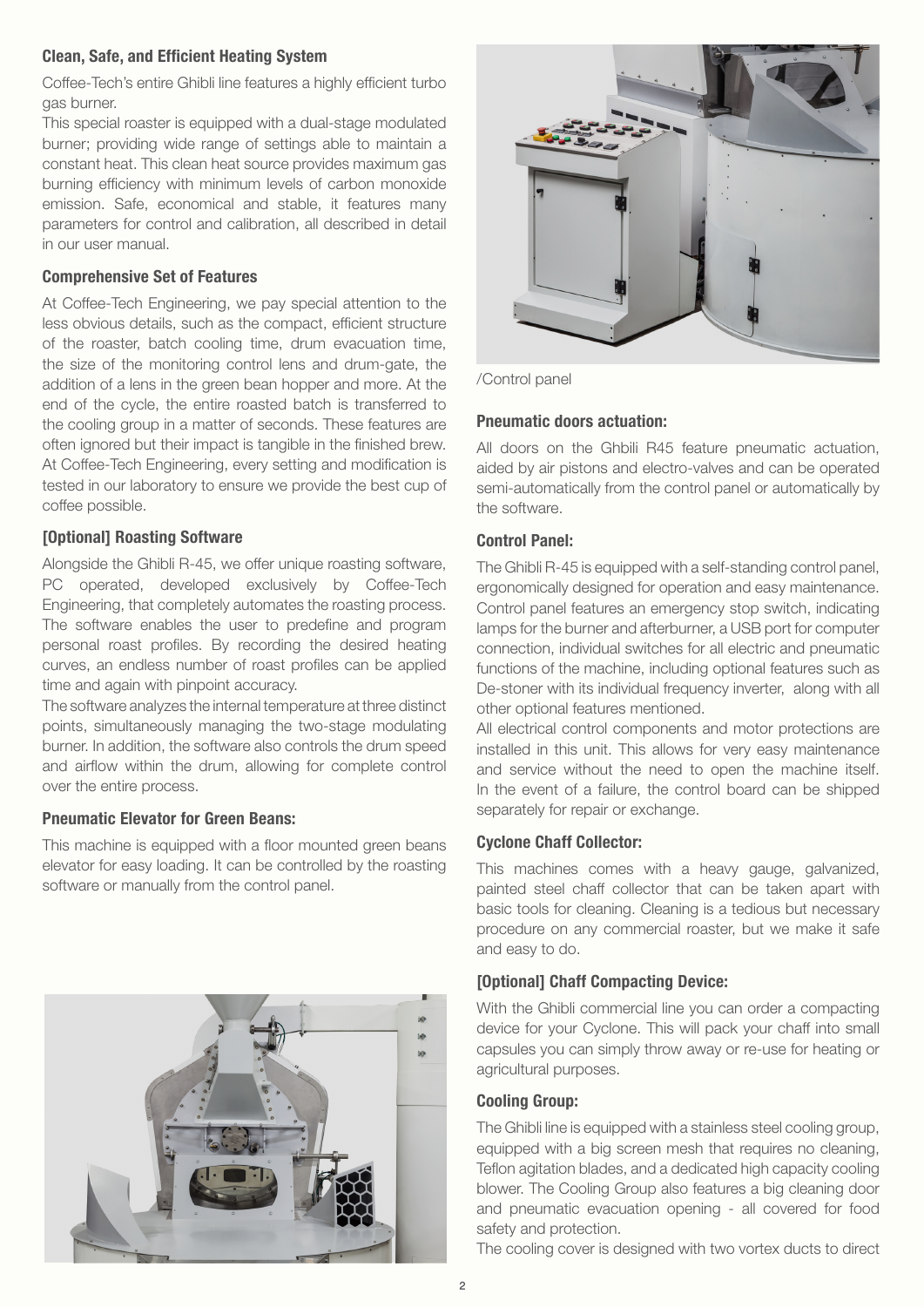the air in a controlled manner rather than allowing it to flow randomly and inefficiently.

### **A New Generation of Roasting Drums**

An extensive research and development process has resulted in four distinctive tailor-made drum models for the Ghibli line, each excelling at producing coffee suited to different tastes:

### **Ghibli Standard Drum**

This solid mild steel drum has been designed to produce an extensive aromatic range and high sugar levels during roasting. This results in a superb roast for most styles, including blends roasted for espresso.

## **Ghibli Infrared Drum**

Two separate layers of perforated mild steel ensure an improved grip between the surface and the beans, improved shaking and the creation of a larger contact surface between the beans and the heating source. Infrared radiation is applied to the beans via the perforations.

This drum's increased infrared radiation treats the surface of the bean, creating a glaze on the bean's surface, encapsulating it with caramelized sugar. This has a significant impact on shelf life and aromatic profile, highlighting beans of single origin, especially when roasting for filter-brewed coffee. This drum is designed to produce a stronger taste with higher levels of caramelized sugars and excels in rapid roasting times. The high levels of caramelized sugar also produce a deep brown, bluish colour in the coffee.

### **Ghibli Thermodynamic Drum**

This is the most advanced drum in today's industry. Built from two layers of mild steel with a middle layer of pure copper, the drum has extremely high thermal absorption and conduction characteristics. In standard drums, roasting is performed by direct, limited contact between the beans and the drum. The Ghibli Thermodynamic Drum achieves a refined method of conduction over a wider contact surface between beans and drum.

Heat is generated in the first steel layer and then transferred to the copper layer, which reflects the heat from a 1.4 mm gap onto the beans resting on the inner perforated layer of steel, removing any risk of burn marks. This produces a superb, evenly roasted batch of beans.

In contrast to the Infrared drum, this drum is best suited to producing top quality espresso blends, with rich body and a very round, mild taste. This drum produces an amber reddish colour coffee, with the colour signifying the amount of sugar and oil the coffee contains.

### **Ghibli Vortex Drum**

The vortex configuration of the drum allows air to enter at a 45° angle at high velocity from four ducts. This creates a unique airflow, moving air in a spiral motion into the drum through the coffee.

This configuration uses less air in a more controlled and efficient way. This presents an improvement over the

commonly used perforated back plate, which creates an inefficient, uncontrolled flow of air over the beans. Less air means less gas consumption, and more aromas, oil and sugar being retained in the roasted beans.

This drum produces noticeable improvements in the quality of the roasted beans, with clean uniform colour and stain gloss finish. The bean's colour and appearance is a clear indication of its oil, sugar, and caramel content.

## **The Perfect Roasting System**

Achieving a high level of conductive heat has proved the best method for producing a rich cup, and this is where we differ from other manufactures. Since conduction is complicated and presents several unresolved issues, many have abandoned it in favour of convective heat. At Coffee-Tech Engineering we have chosen to invest in extensive research in order to solve these issues.

In doing so, we are proud to offer a machine that truly reflects our beliefs and understanding of coffee roasting.

The Ghibli R45 is equipped with individual frequency inverters for controlling motor speed in all important functions such as the drum rotation, the drum's airflow blower, and the de-<br>stoner.

These features help in achieving better results in any given condition, including various roasting styles or and variations in different beans.

The Ghibli R-45 roasts continuously, while cooling takes place outside the drum, making it possible to roast up to 135 kg of beans per hour. The Ghibli R-45 is user-friendly, ergonomic, quiet and safe. Each function has an individual motor and heat protection.

end craftsmanship. This is a result of 3D CAD design, and We take pride in the Ghibli R-45 construction and highthe use of high quality materials, components and precise manufacturing tools assembled and completed by Coffee-<br>Tech-Engineering's passionate artisans.

Our software simulates a long list of tests prior to production; ranging from stress tests, heat desperation and load distribution. The Ghibli R-45 is available with various heating methods, from natural gas and LPG, to traditional wood and charcoal heating, according to the customer's preference. Being a high-end roaster, the Ghibli R-45 will ensure reliable operation together with consistently superb results for many years.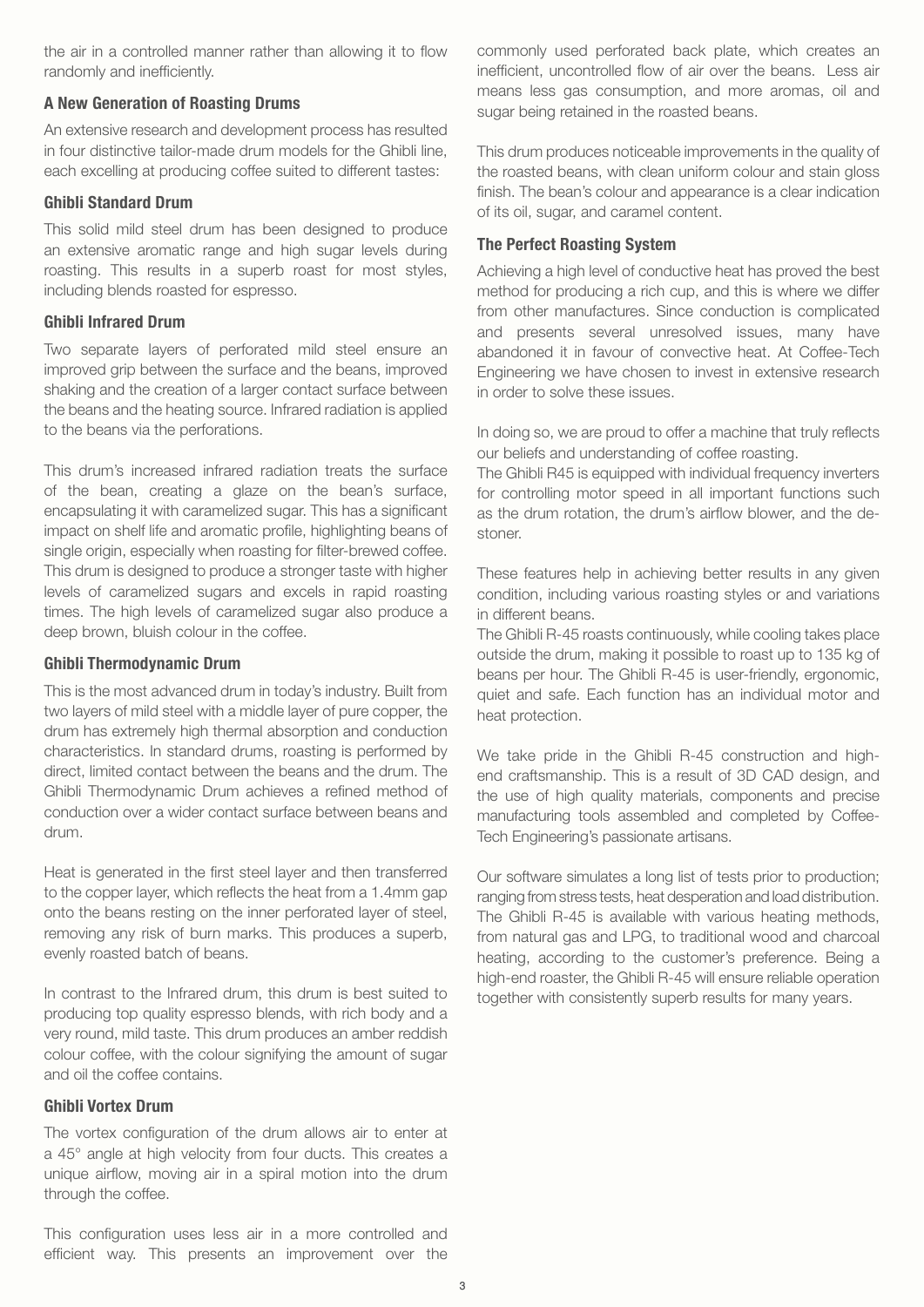## /Batch Capacity:

15-45 kg (33-99 lb)

### /Roasting Cycle:

 $17$  minutes $\pm$  3 batches per hour

### /Electrical Specifications:

50/60 Hz. 2500 W 230V Single-phase/380V 3 phases

#### /Heating Method:

Gas: L.P.G. / Natural Gas (15.5-50 Mcal/h)

#### /Also available:

Traditional wood/charcoal heating conversion

#### /Chaff evacuation:

Cyclone type chaff collector- chaff compacting device is optional

#### /Drum operation:

Direct drive individual heavy-duty gear motor 1.5 HP with Frequency inverter for speed control

#### /Cooling agitation:

Direct drive individual heavy-duty gear motor 1.5 hp.

#### /Cooling blower::

High capacity 3 HP cooling blower, cooling time is about 3-4 minutes

#### /Drum venting:

High heat individual blower, 1hp with Frequency inverter for speed control

**/Bearings:** Two (F&R) Hi precision slide bearings for cantering and Two (F&R) High temperature Self-aligned bearings with greasing. Front wet bearing uses for drum aligning with fine thread and special wrench. Machine is provided with suitable greasing pump and one kg of high temperature grease

#### /Doors opening:

All machine's door openings are actuated by pneumatic pistons and controlled by software or manually from control board

#### /Body:

Full precision metal work, top quality materials and hardware, galvanized steel, carbon steel and stainless steel. Drum housing front plate SS shielded lifetime good visibility.